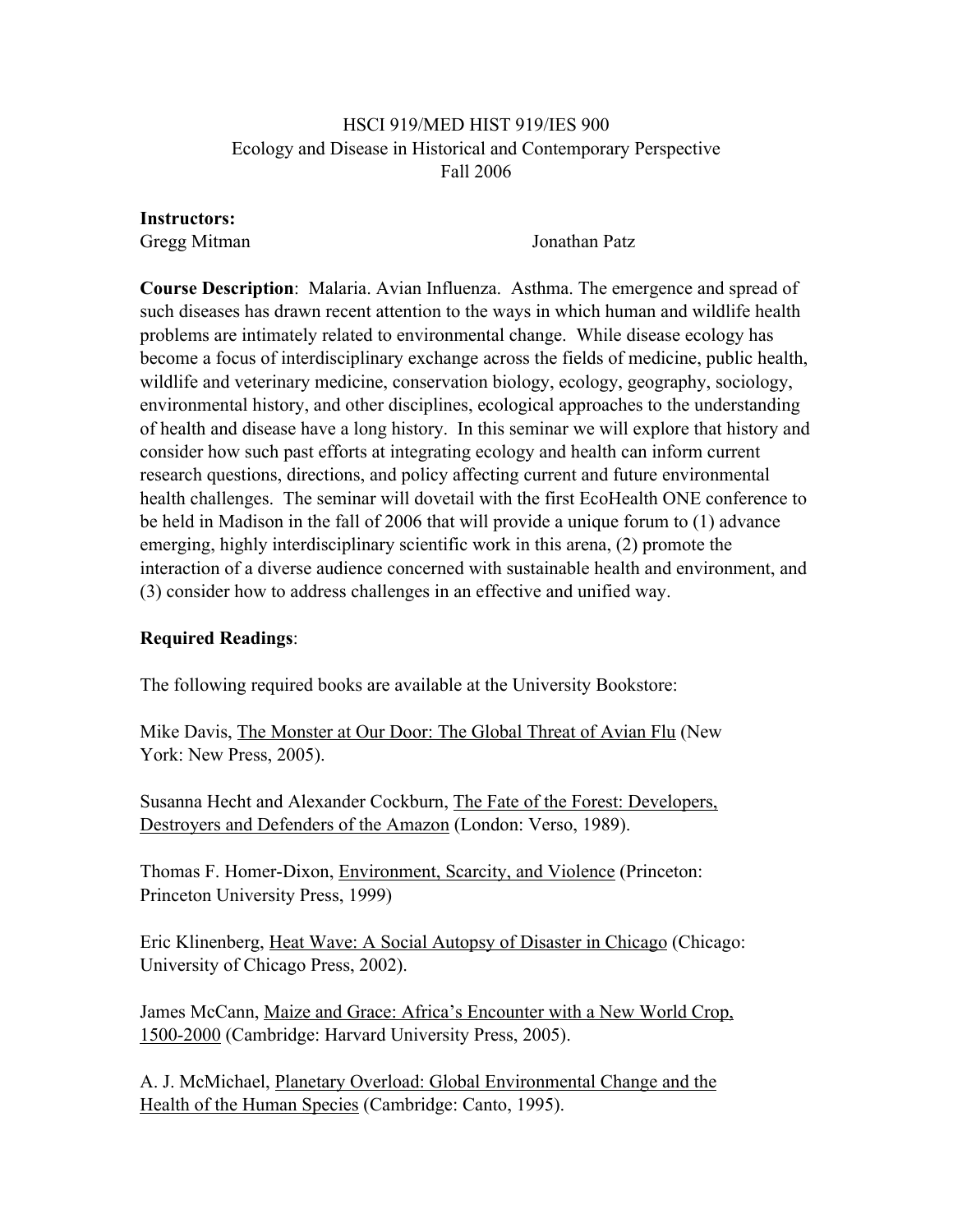William H. McNeill, Plagues and Peoples (New York: Anchor Books, 1998).

Mark Jerome Walters, Six Modern Plagues and How We Are Causing Them (Washington, D.C.: Island Press, 2003).

A reading packet is also available in the Department of History of Science, 7143 Social Science Building for purchase. The articles are also on reserve at Helen C. White College Library.

# Course Requirements:

Discussion (25%): This seminar is primarily designed as a reading/discussion seminar. This means that you are responsible for coming to class having read and reflected on the material and prepared to discuss the books and articles at length. You will be responsible for organizing and leading discussion of the readings for one week. In most cases, this will mean pairing up with another person in the seminar. To help facilitate discussion, you should prepare a two- to three-page thought piece that raises questions and critical concerns as well as reflective comments. The format can be relatively free-form; its main purpose is to serve as a launching point for discussion. They are due the Monday before our Wednesday meeting.

EcoHealth One Conference (25%): This seminar is being taught in conjunction with the EcoHealth One, the first biennial conference of the International EcoHealth Association to be held in Madison from October 7-10, 2006. You will have a unique opportunity to meet and interact with many of the authors whose work we will be discussing in this seminar. You are required to attend at least four sessions/panels of the conference and submit a one-page summary for each session/panel you attended that highlights important themes or questions the session raised in relation to our seminar. These are due October 18th.

Research Paper (50%): You are required to produce a 20-25 page written piece of scholarship that addresses a topic related to the subject of ecology and health, either historical or contemporary in focus. Because this is an interdisciplinary mix of students, we are sensitive to the different kinds of scholarly products expected from your respective disciplines. We ask that you come to an agreement with us about what that written product will be. It might, for example, be a grant proposal, a scientific review article, or a historical research paper. You should submit a one-page abstract of your proposed written project to us by November  $1<sup>st</sup>$ . Final papers are due **December 18<sup>th</sup>**.

### Setting the Stage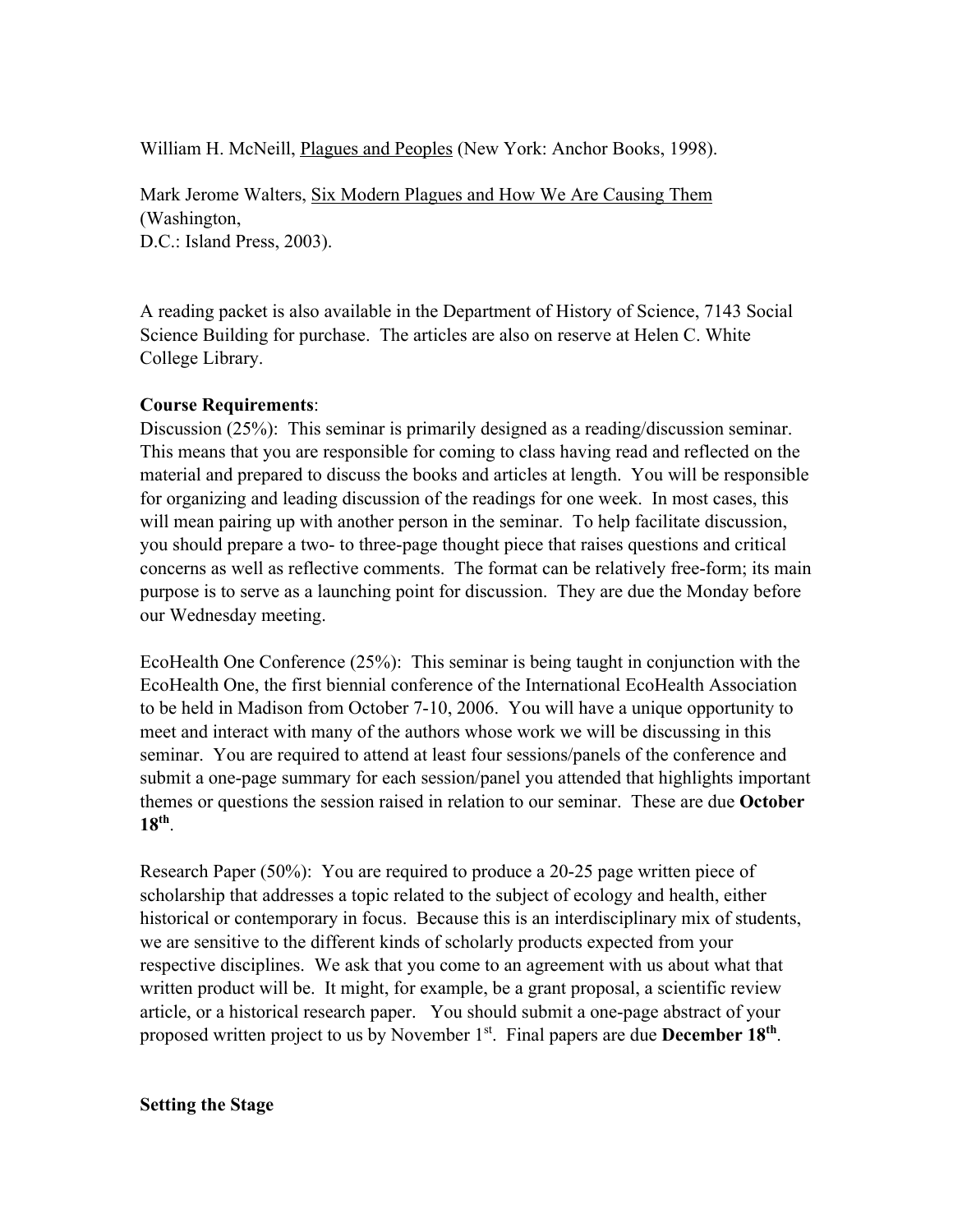9/6 Introductions

A. J. McMichael, "Environmental and Social Influences on Emerging Infectious Diseases: Past, Present, and Future," Phil. Trans. R. Soc. Lond. B 359 (2004): 1049-1058.

Mark Jerome Walters, Six Modern Plagues and How We Are Causing Them (Washington, D.C.: Island Press, 2003).

9/13 The Many Meanings of Ecology and Health

Paul Farmer, "Rethinking `Emerging Infectious Diseases'" in Infections and Inequalities: The Modern Plagues (Berkeley: University of California Press, 1999), pp. 37-58. CP: 1-12.

Richard Levins and C. Lopez. "Toward an ecosocial view of health", International Journal of Health Services 29(1999): 261-293. CP: 13-45.

Gregg Mitman, Michelle Murphy, and Christopher Sellers, "Introduction: A

# Could

Over History," Osiris 19 (2004): 1-20. CP: 47-63.

Jonathan Patz et. .al, "Unhealthy Landscapes: Policy Recommendations on Land Use Change and Infectious Disease Emergence," Environmental Health Perspectives 112 (2004): 1092-1098. CP: 65-71.

A. J. McMichael, Planetary Overload: Global Environmental Change and the Health of the Human Species (Cambridge: Canto, 1995), pp. 1-14.

9/20 Past Ecological Visions

F. M. Burnet, Natural History of Infectious Disease (Cambridge: Cambridge University Press), pp. 1-25, 338-351. CP: 73-92.

Rene Dubos, Mirage of Health: Utopias, Progress, and Biological Change (New York: Anchor Books, 1961), pp. 61-143. CP: 93-134.

----- Man Adapting (New Haven: Yale University Press, 1965), pp. 369-391. CP: 135-147.

Warwick Anderson, "Natural Histories of Infectious Diseases: Ecological Vision in Twentieth-Century Biomedical Science," Osiris 19 (2004): 39-61. CP: 149-160.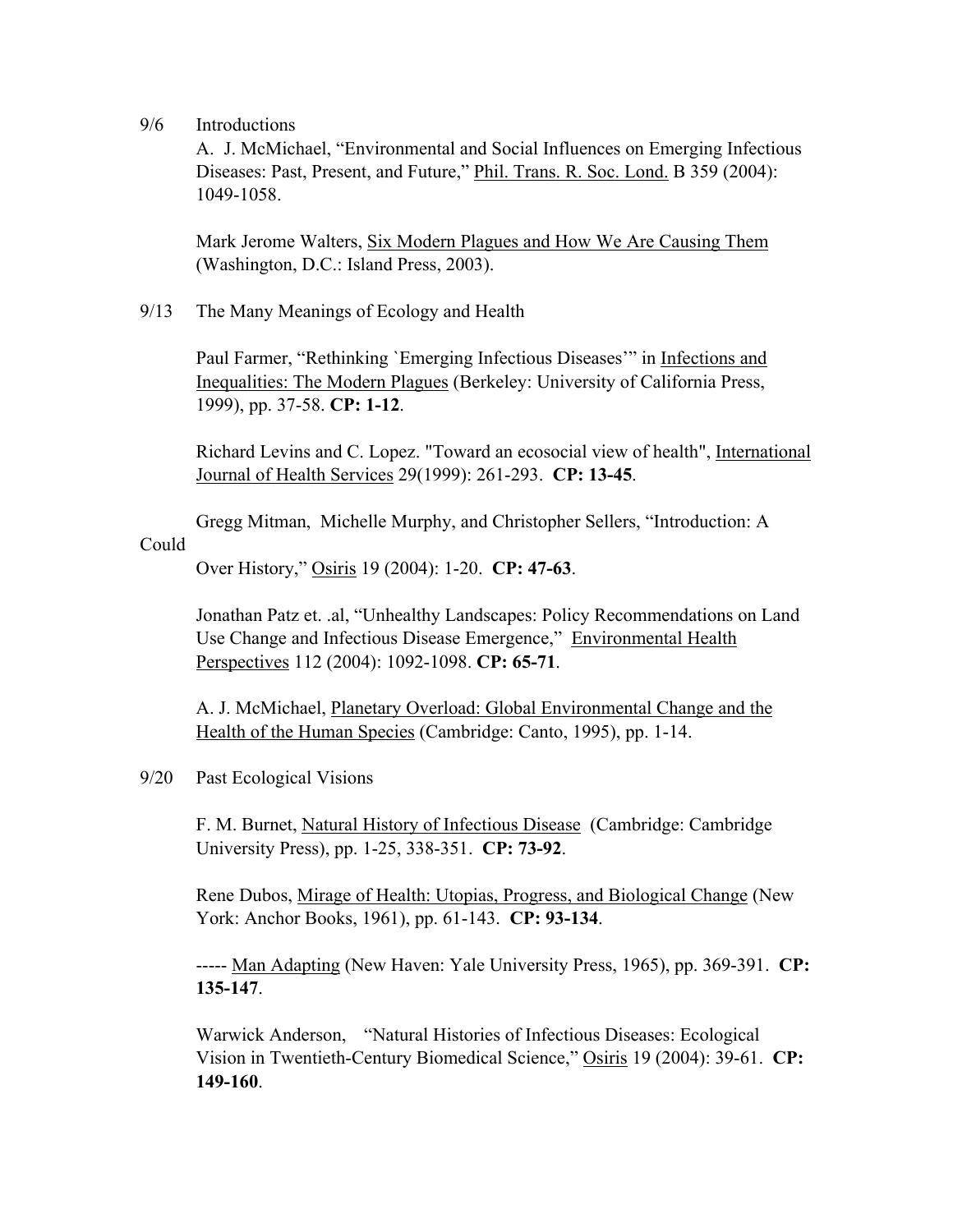Helen Tilley, "Ecologies of Complexity: Tropical Environments, African Trypanosomiasis, and the Science of Disease Control Strategies in British Colonial Africa," Osiris 19 (2004): 21-38. CP: 161-170.

Gregg Mitman, "In Search of Health: Landscape and Disease in American Environmental History," Environmental History 10 (2005): 184-209. CP: 171-

### 183.

McMichael, Planetary Overload, pp. 56-82.

#### **Movements**

9/27 Going Mobile

William Cronon, Changes in the Land: Indian Colonists and the Ecology of New England (New York: Hill & Wang, 1983), pp. 82-107. CP: 186-198.

William H. McNeill, Plagues and Peoples (New York: Anchor Books, 1998).

R. Mansell Prothero, "Population Movements and Tropical Health," Global **Change** 

& Human Health 3 (2002): 20-32. CP: 199-211.

McMichael, Planetary Overload, pp. 17-55, 82-107.

10/4 Avian Influenza & other Zoonotic Diseases

Mike Davis, The Monster at Our Door: The Global Threat of Avian Flu (New York: New Press, 2005).

R.J. Webby and R.G. Webster "Emergence of influenza A viruses" The Royal Society (2001) 356: 1817-1828. CP: 213-224.

Peter Daszak, Andrew A. Cunningham, Alex D. Hyatt, "Emerging Infectious Diseases of Wildlife- Threats to Biodiversity and Human Health" Science (2000) 287: 443-449. CP: 225-231.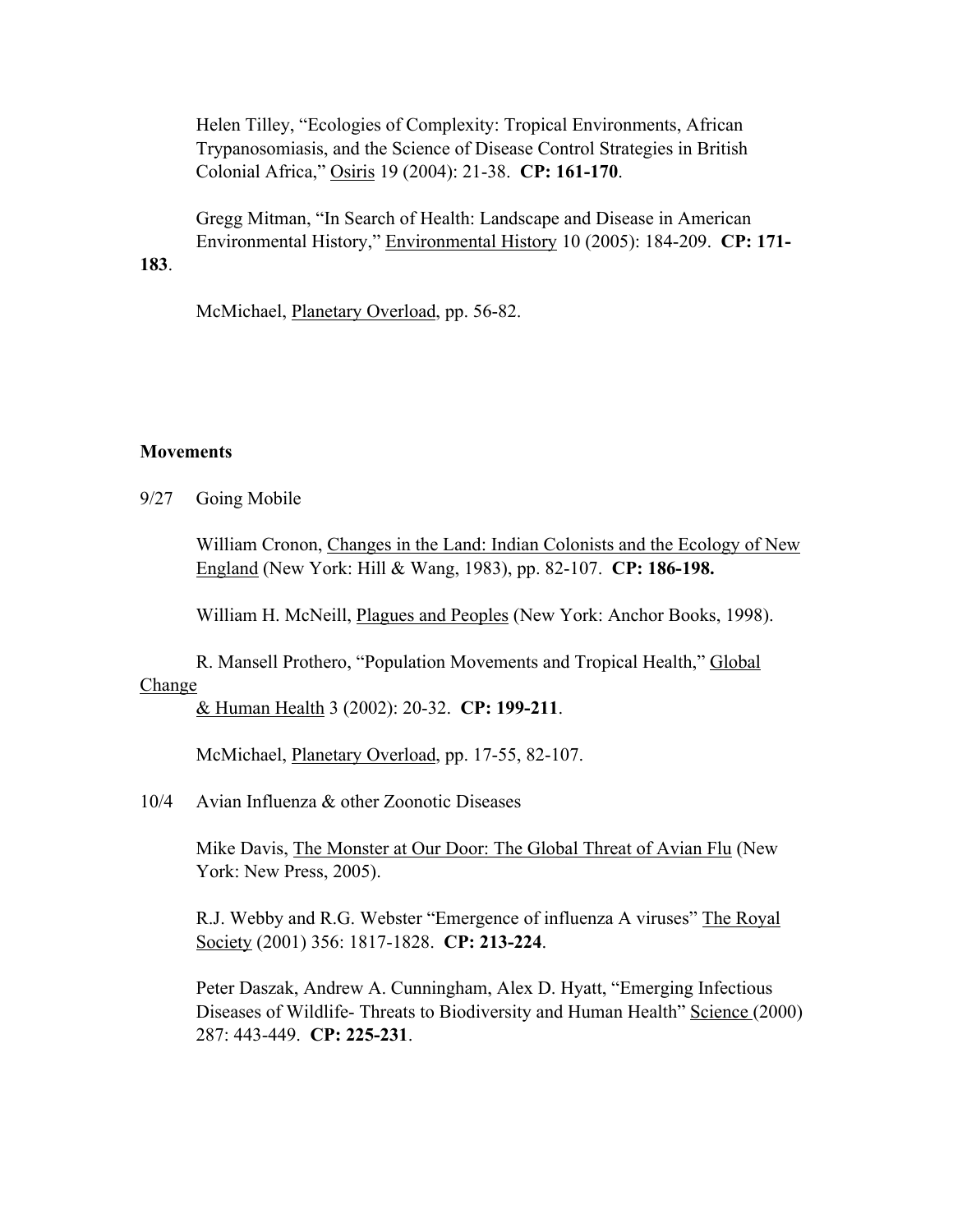Nathan D. Wolfe, Peter Daszak, A. Marm Kilpatrick, Donald S. Burke. "Bushmeat Hunting, Deforestation and Prediction of Zoonotic Disease Emergence." Emerging Infectious Diseases. (2005) 11: 1822-1827. CP: 233-238.

10/11 Eco-Health One Conference—Attend at least four sessions of the Eco-Health One Conference, Oct. 7-10.

### The Changing Biophysical Environment

10/18 War, Resource Scarcity, and the Legacy of Malthus

Thomas F. Homer-Dixon, Environment, Scarcity, and Violence (Princeton: Princeton University Press, 1999).

McMichael, Planetary Overload, pp. 108-131.

Nancy Lee Peluso and Michael Watts, "Violent Environments," in Violent Environments, edited by Nancy Lee Peluso and Michael Watts (Ithaca: Cornell University Press, 2001), pp. 3-38. CP: 239-256.

Betsy Harmann, "Will the Circle Be Unbroken? A Critique of the Project on Environment, Population, and Security," in Violent Environments, pp. 39-64.

## CP:

257-269.

### 10/25 Deforestation and Habitat Change

Susanna Hecht and Alexander Cockburn, The Fate of the Forest: Developers, Destroyers and Defenders of the Amazon (London: Verso, 1989).

Amy Y. Vittor, Gilman RH, Tielsch J, Glass GE, Shields TM, Sanchez-Lozano W, Pinedo VV, Patz JA. The effects of deforestation on the human-biting rate of *Anopheles darlingi,* the primary vector of falciparum malaria in the Peruvian Amazon. Am J Trop Med Hyg (2006); 74(1): 3-11. CP: 271-279.

Ulisses Confalonieri. "Environmental change and human health in the Brazilian Amazon." Global Change & Human Health. (2000) 1(2): 174-183. CP: 281-290.

11/1 Climate Change and Disease

McMichael, Planetary Overload, pp. 132-173.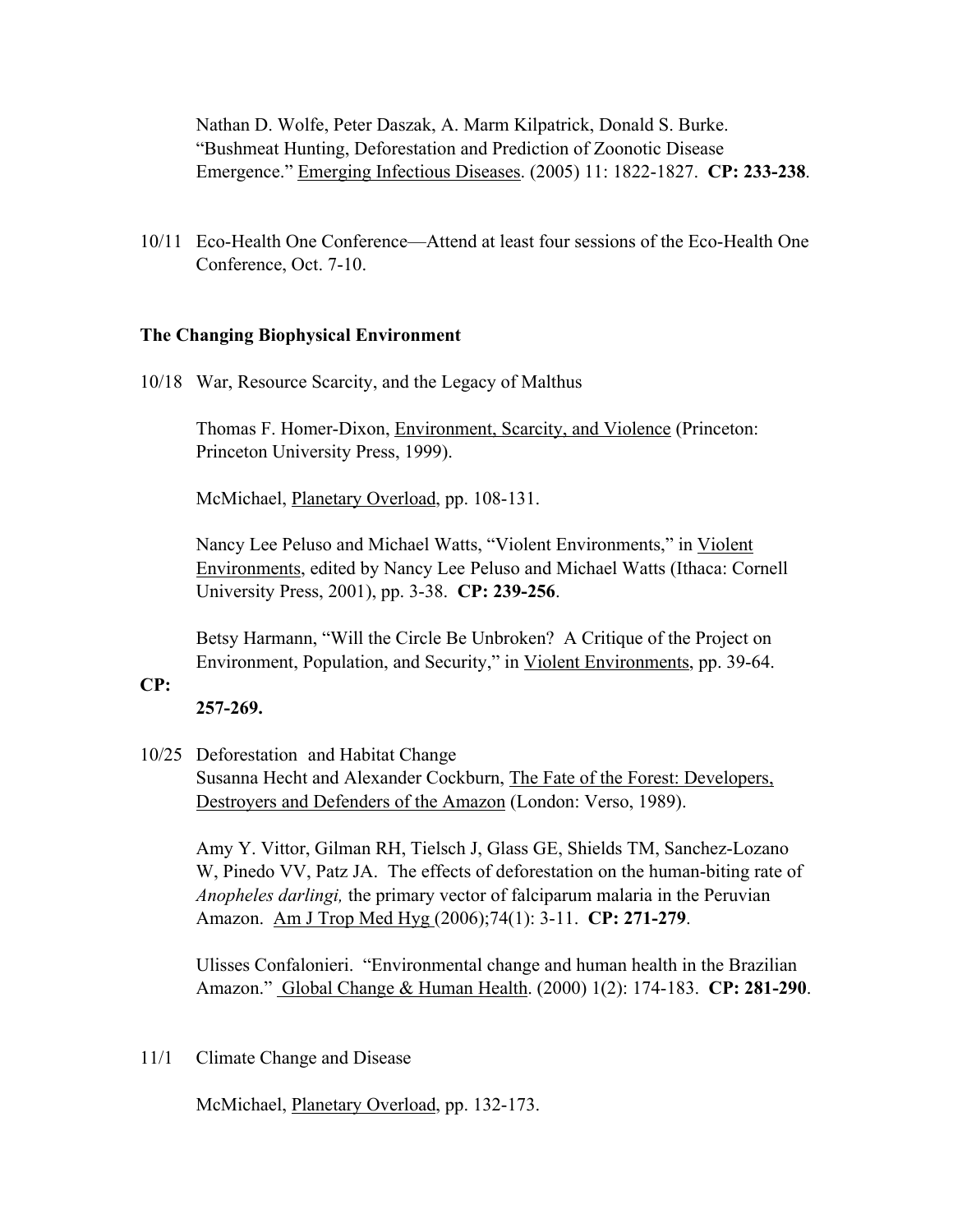Jonathan A. Patz, "Climate Change" in Environmental Health: From Global to Local, edited by H. Frumkin (Jossey-Bass, San Francisco, 2005) 238-268. CP: 291-321.

Anwar Huq, R.Bradley Sack, Rita R. Colwell, "Cholera and Global Ecosystems" in Ecosystem Change and Public Health, edited by Joan L. Aron and Jonathan A. Patz (Baltimore and London: The John Hopkins University Press, 2001) 327-352. CP: 323-348.

Jonathan Patz, Campbell-Lendrum D, Holloway T, Foley, JA. Impact of regional climate change on human health. Nature 438 (2005): 310-317. CP: 349-356.

### **Agriculture**

11/8 Irrigated Landscapes

James McCann, Maize and Grace: Africa's Encounter with a New World Crop, 1500-2000 (Cambridge: Harvard University Press, 2005), esp. 120-196.

Tamara Giles-Verwyck, "Malaria, Mosquitoes, and Irrigation: Scientific Debates over Disease Etiology in French Soudan, 1906-1938," Bulletin of the History of Medicine forthcoming. CP: 357-408.

Timothy Mitchell, "Can the Mosquito Speak?" in Rule of Experts: Egypt, Techno-Politics, Modernity (Berkeley: University of California Press, 2002), pp. 19-53. CP: 409-426.

David Waltner-Toews & Tim Lang. "A new conceptual base for food and agriculture policy: the emerging model of links between agriculture, food, health, environment, and society." Global Change & Human Health (2000) 1(2): 116-130. CP: 427-441.

McMichael, Planetary Overload, pp. 203-237.

### 11/15 Food, Chemicals, and Disease

Linda Nash, "Inescapable Ecologies: A History of Environment, Disease, and Knowledge (Berkeley: University of California Press, 2006), 1-15, 127-215. CP: 443-578.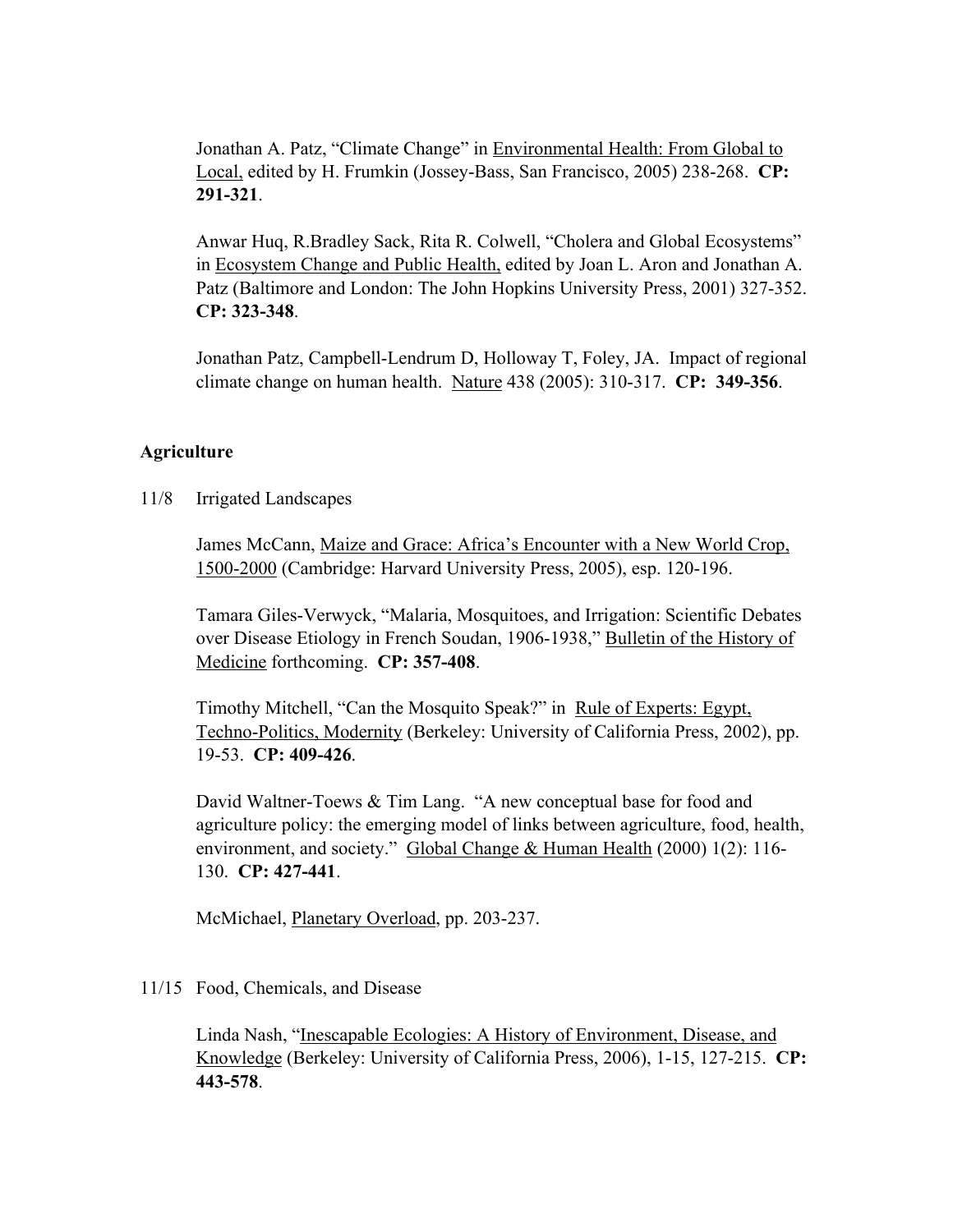John Soluri, "Accounting for Taste: Export Bananas, Mass Markets, and Panama Disease," Environmental History 7 (2002): 386-410. CP: 579-591.

----- Banana Cultures : Agriculture, Consumption, and Environmental Change in Honduras and the United States (Austin: University of Texas Press, 2005), pp. 193-215. CP: 593-604.

Leo Horrigan, Robert S. Lawrence, and Polly Walker, "How Sustainable Agriculture Can Address the Environmental and Human Health Harms of Industrial Agriculture" Environmental Health Perspectives (2002) vol.110 no. 5: 445-456. CP: 605-616.

# Urbanization

11/22 Symptoms of Inequality in Urban Life

Paul Farmer, Infections and Inequalities: The Modern Plagues (Berkeley: University of California Press, 1999), pp. 184-210. CP: 617-632.

Randall Packard, "Industrialization, Rural Poverty, and Tuberculosis in South Africa, 1850-1950," in The Social Basis of Health and Healing in Africa, edited by Steven Feierman and John M. Janzen (Berkeley: University of California Press, 1992), pp. 104-130. CP: 633-646.

Gregg Mitman, "Choking Cities," in Breathing Space: How Allergies Shape Our Lives and Landscapes (New Haven: Yale University Press, 2007). CP: 647-705.

McMichael, Planetary Overload, pp. pp. 259-283.

11/29 The Built Environment –health repercussions of unhealthy urban design

McMichael, Planetary Overload, pp. 283-293.

Kevin Fitzpatrick and Mark LaGory, Unhealthy Places: The Ecology of Risk in the Urban Landscape (New York: Routledge, 2000), 1-21, 107-132, 203-231.

CP:

707-746.

Howard Frumkin "Urban Sprawl and Public Health" Public Health Reports (2002) 117: 201-217. CP: 747-763.